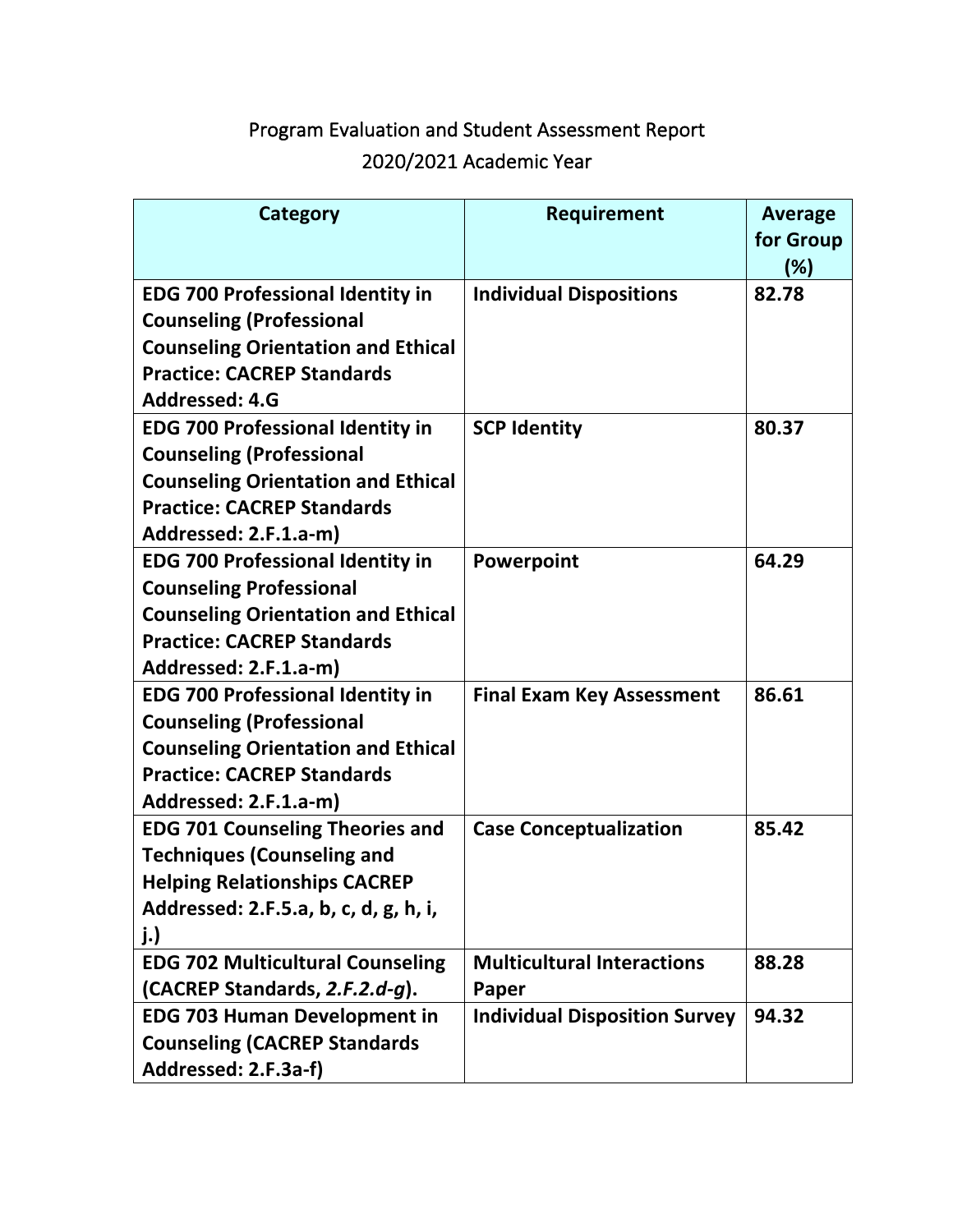| <b>EDG 703 Human Development in</b>       | <b>Personal Development</b>          | 83.85 |
|-------------------------------------------|--------------------------------------|-------|
| <b>Counseling (CACREP Standards</b>       | <b>Reflection Paper</b>              |       |
| Addressed: 2.F.3a-f)                      |                                      |       |
| <b>EDG 704 Career Counseling</b>          | <b>School Counselor Portfolio</b>    | 91.33 |
| (CACREP Standards Addressed:              |                                      |       |
| $2.F.4a-i)$                               |                                      |       |
| <b>EDG 705 Group Counseling</b>           | <b>School Counselor Portfolio</b>    | 72.75 |
| (CACREP Standards Addressed:              |                                      |       |
| $2.F.Ga-h)$                               |                                      |       |
| <b>EDG 706 Assessment in Counseling</b>   | <b>Assessment in Counseling</b>      | 87.83 |
| (CACREP Standards Addressed:              |                                      |       |
| $2.F.7a-m)$                               |                                      |       |
| <b>EDG 707 Practicum in Counseling</b>    | <b>ASCA School Counseling</b>        | 97.65 |
| <b>(CACREP Standards</b>                  | <b>Program (SCP artifacts)</b>       |       |
| Addressed: 5.G. 3.a, c-e, n-o)            |                                      |       |
| <b>EDG 708 Counseling Research,</b>       | <b>School Counseling Program</b>     | 94.67 |
| <b>Program Development and</b>            | <b>Evaluation</b>                    |       |
| <b>Evaluation I (CACREP Standards</b>     |                                      |       |
| Addressed: 2.F.8b-e and i-j)              |                                      |       |
| EDG 709 (Leadership, Advocacy,            | <b>School Counseling Program</b>     |       |
| <b>Collaboration and Consultation in</b>  | <b>Leadership Artifacts</b>          | 98    |
| <b>Schools (CACREP Addressed</b>          |                                      |       |
| $5.G.2.a-d, f)$                           |                                      |       |
| <b>EDG 732 Abuse, Violence and</b>        | <b>Class Collaborative</b>           | 94    |
| <b>Chemical Dependency Counseling</b>     | <b>Presentation</b>                  |       |
| <b>(CACREP Standards Addressed</b>        |                                      |       |
| $5.G.2.a-d, f)$                           |                                      |       |
| <b>EDG 739 College Access</b>             | <b>College Access and Success</b>    | 86.37 |
| <b>Counseling (CACREP Standards</b>       | <b>School Counseling Paper</b>       |       |
| Addressed, 5.G.2.a-d, f)                  |                                      |       |
| <b>EDG 743 Internship in Counseling I</b> | <b>Individual Disposition Survey</b> | 92.18 |
| (CACREP Standards Addressed:              |                                      |       |
| 4.G)                                      |                                      |       |
| <b>EDG 743 Internship in Counseling</b>   | <b>Individual Counseling Video</b>   | 86.04 |
| <b>II(CACREP Standards Addressed:</b>     | Case                                 |       |
| 2.F.5.a, b, c, d, g, h, i, j.)            |                                      |       |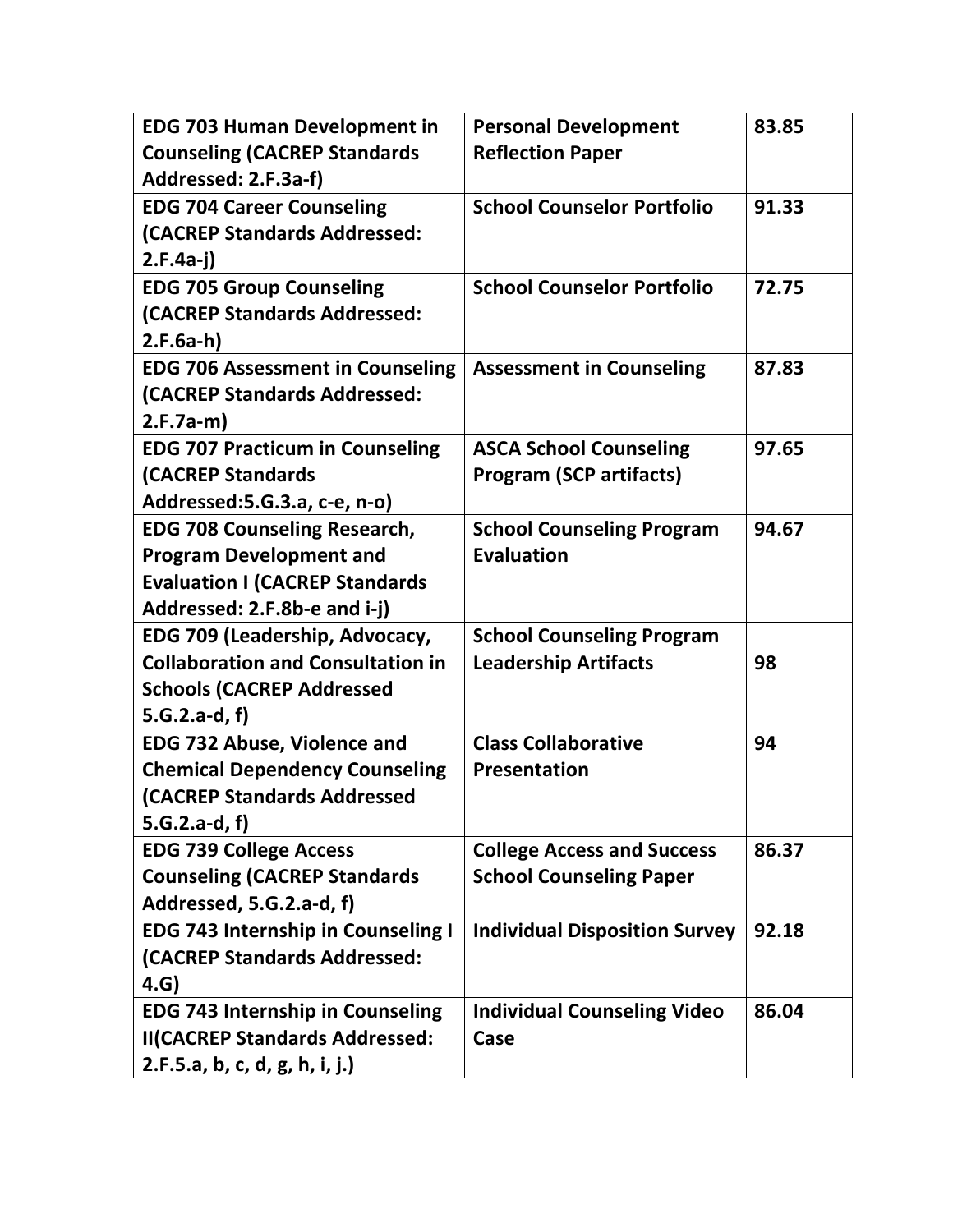## **Summary of Program Evaluation / Student Learning**

The Counselor Education: School Counseling Program has made some minor program modifications for the 2021/2022 academic year based on the results of the program evaluation:

**EDG 700: Professional Identity in Counseling:** Course has been taught 42 times since it was created in 2002. The data from the School Counseling Program identity paper assignment led us to continue to strengthen writing skills for first-year candidates. In addition to offering first semester students with writing concerns the elective Professional Writing for Educators Class, we have partnered with the Tutoring Center to provide additional workshops on APA style, citations, and reference lists, as well as graduate writing embedded within the class and in after-class workshops. The class was also updated to reflect NYS new SC initial and professional certification now at 48 and 60 credits respectively. Last, a new text was introduced to join the traditional school counseling texts with a memoir on teen pregnancy in high school written by a Black woman and how racism, sexism, and classism affect the college access and completion trajectory. Individual Dispositions showed average to outstanding skills in almost all students and those with areas to improve were given specific feedback to increase their effectiveness.

**EDG 701: Counseling Theories and Techniques:** Professional writing again emerged as the main concern with some students in doing a case conceptualization in the first semester. All the suggestions from EDG 700 have also been employed for students taking EDG 701 concurrently.

**EDG 702: Multicultural Counseling:** Course has been taught 42 times since it was revised in 2002. Student feedback data indicated that it was time to change one of the three texts in the course to focus more specifically on anti-racism in school counseling in addition to the other two texts focusing on Counseling the Culturally Diverse and the history of racism, classism, and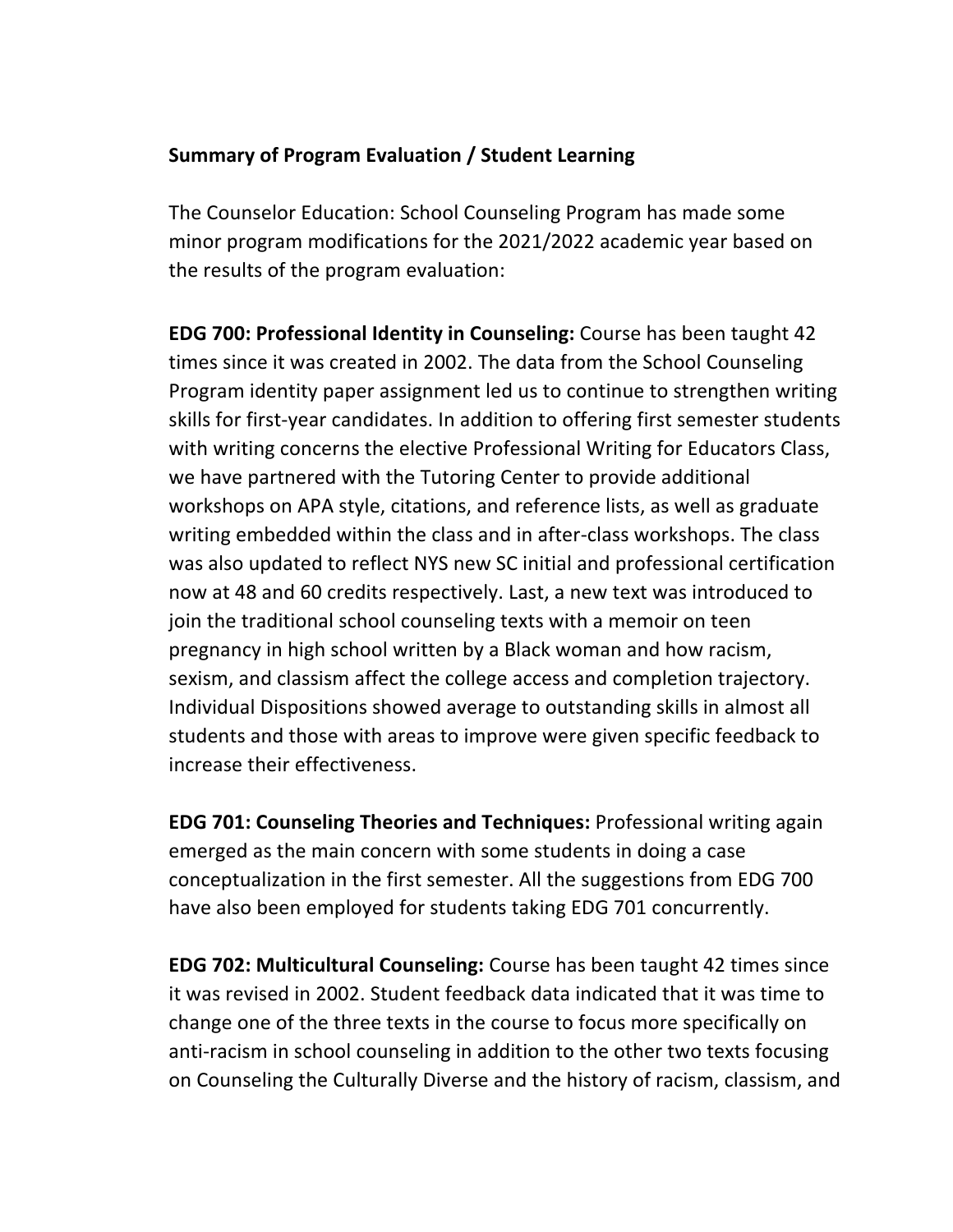linguicism involved in Latinx immigration into the USA from Central and South America—essential for our Latinx-Serving Institution in a primarily Latinx community.

**EDG 703: Human Development in Counseling** has been taught 42 times since the program was revised in 2002. Student feedback data indicated that a recent change to open-source learning away from a traditional textbook needed to be tweaked some so that students had more traditional readings. Individual Dispositions showed average to outstanding skills in almost all students and those with areas to improve were given specific feedback to increase their effectiveness, but this evaluation is unique in that students evaluate each other as opposed to EDG 700 where faculty evaluate students.

**EDG 704: Career Counseling:** Student feedback data indicated that students continue to learn from doing the K-12 career counseling portfolio assignment and appreciate the chance to work on issues at elementary, middle, and high school building levels as part of their learning. The one change in the course came with adding a young adult novel to focus on application of career theory and students related greatly to the Latinx characters in the book and the lead character's career and college journey as a high school senior.

**EDG 705: Group Counseling:** Assessment data indicated that students fell slightly below the benchmark for demonstrating evidence of meeting the standard. This course was taught during the winter session this past year and due to COVID students met only online. Given this delivery of instruction and in an abbreviated format of 3 weeks during the Winter intersession, the course was moved to a full semester to allow for more opportunities to practice counseling skills and complete written assignments. Beginning Spring, 2022 semester, the course will be offered over a 15-week period.

**EDG 706: Assessment in Counseling:** Data indicated that students want more focus on academic and career assessments in addition to social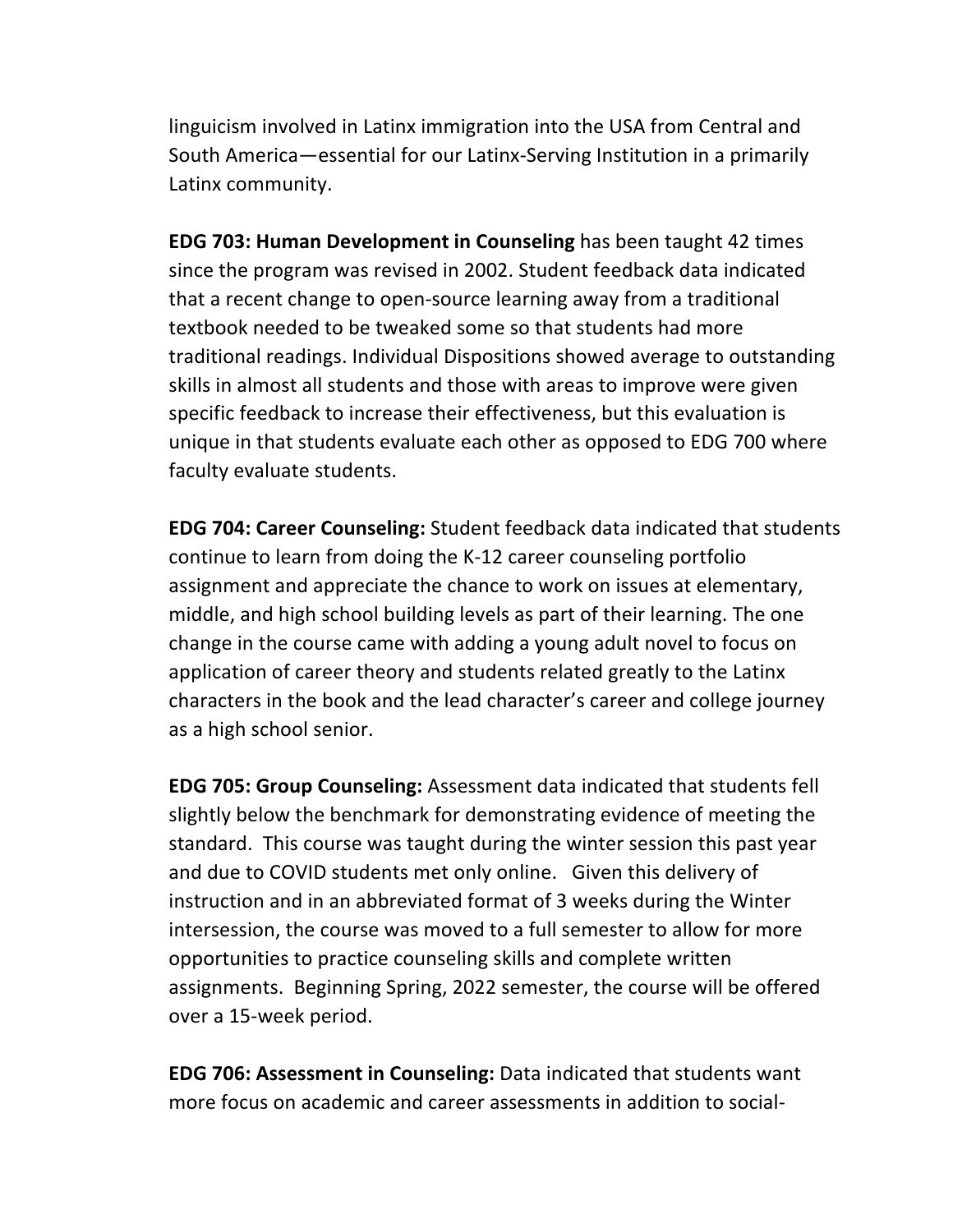emotional assessments. We continue to search for a young adult novel that would fit in this class that is culturally and linguistically relevant to BIPOC communities.

**EDG 707: Practicum in Counseling:** Data indicated a need for more focus on ASCA model templates in being able to connect intervention s to academic/behavioral/career/college access outcomes including clear student knowledge gains.

**EDG 708: Counseling Research, Program Development, and Evaluation**: Course has been taught 42 times since 2002 and data indicates some students still struggle with writing the Literature Review and writing up their program evaluation data collection. Similar strategies to EDG 700 above have been implemented for EDG 708 students.

**EDG 709: Leadership, Advocacy, Collaboration and Consultation in Schools:** Data indicated students wanted more didactic learning in addition to seminar-style teaching and learning of advocacy, leadership, consultation, and collaboration. Texts were changed out to give more attention to social justice unions, anti-racism, and skills for effectiveness in empowering BIPOC communities.

**EDG 732: Abuse, Violence and Chemical Dependency:** Data indicated students wanted more skills in anti-racism and racial trauma and a new text will be added to do so in the newly renamed Crisis, Substance Misuse, and Trauma Counseling course.

**EDG 739: College Access Counseling**: **Students** wanted more feedback in the College Access Counseling course. One text was changed to give more focus on college affordability skills.

## **EDG 743/44 Internship in School Counseling I and II**

Assessment data demonstrated that students are much more advanced in their individual counseling tape skills in internship than the prior year in practicum. Some students need intensive additional assistance and that is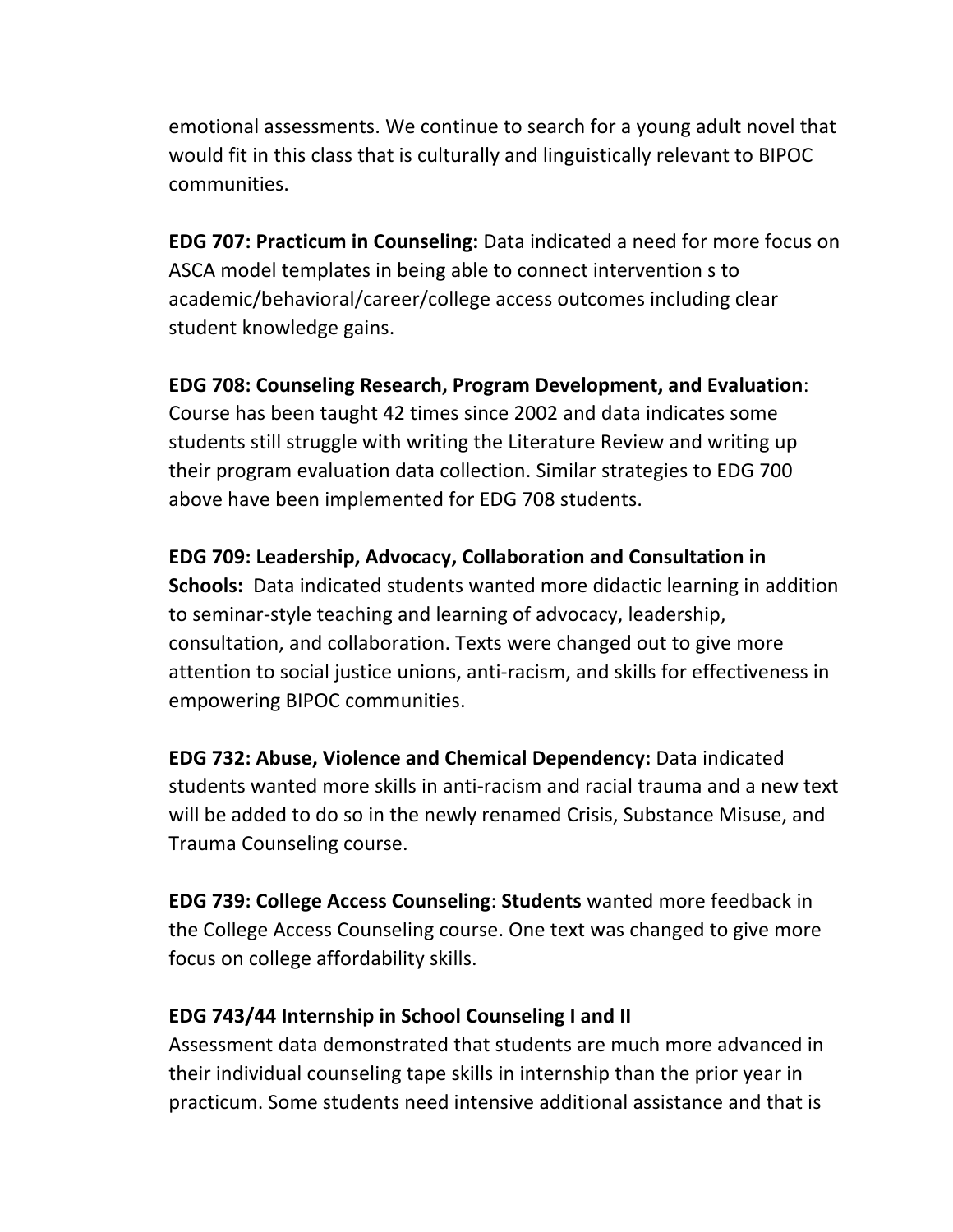provided by site supervisors and faculty as needed. Dispositions were assessed by both faculty and site supervisors with most students performing at an outstanding level in most categories.

#### **Modifications to Program and Assessment System:**

The new program regulations for educational programs in New York State, leading to Professional Certification in School Counseling, require a minimum number of 60 semester hours for degree completion. These changes go into effect beginning fall 2021. During the spring of 2021, faculty registered the Counselor Education program with NYS, and the degree requirements reflect the new regulations. Therefore, starting in spring 2021, admitted students will follow the 60-credit program sequence https://www.lehman.edu/academics/education/counseloreducation/documents/Brochure21-CE-SC.pdf.

During the 2021/2022 Program faculty will assess the newly required courses and determine whether any additional key assessments are necessary.